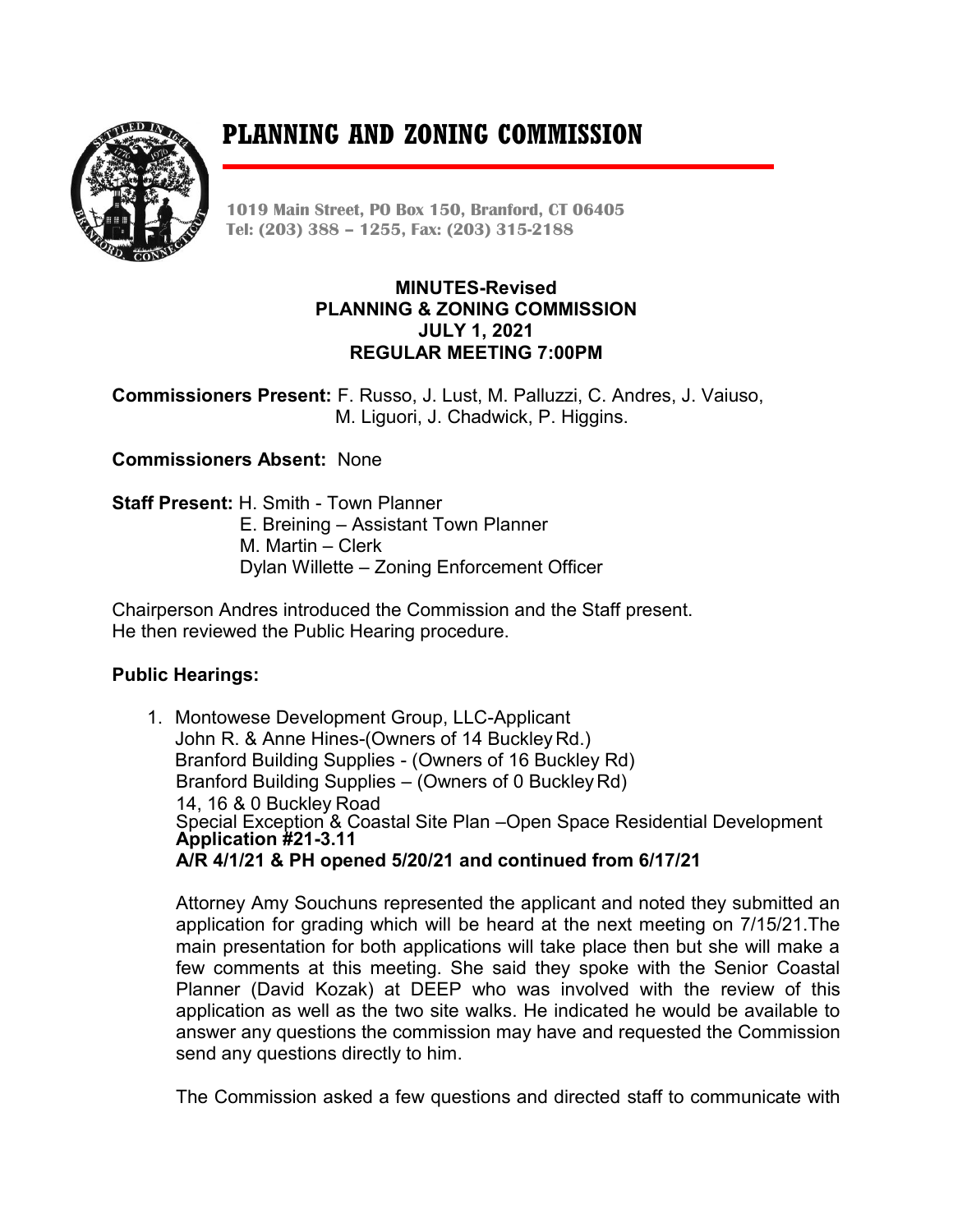Mr. Kozak.

## PUBLIC INPUT:

- 1. Claudio Riccitelli- Brightwood Lane-He said the water will flow downhill from the project to him. He asked if he will be in the flood zone. He said he is not in the flood zone now.
- 2. Marie Ehrhardt 5 Marshall Place- She said it is important to note that Marshall Place will be impacted as well since water exits there too. She then asked if any buffering is planned. It was mentioned at the prior meeting. She said shoehorning there 12 units in this interior lot is not in the spirit of the neighborhood.
- 3. Neal Warner -19 Brightwood Lane- He echoed Claudio's remarks. He said he has had water issues previously and has a sump pump now. He is also concerned with the blasting that will occur with this project. And mentioned that his pool was damaged by the clearing that was done a few years ago. He had to get a new pool liner.
- 4. Mr.Fraenza- 18 Brightwood Lane-His backyard floods after a rain and the water sits there for 2-3 weeks. He said he can't sit on his deck due to the heavy amount of mosquitos. He noted the water doesn't drain now, if this project creates more water, where will it go? He would like to see a professional plan.
- 5. Chris Akerley—10 Buckley Road-He said he took the photos that were displayed at the last meeting. He said the water prevents you from getting thru the road. The people in this new development won't be able to leave their homes either. He also said he is maintaining the road now since his father in law can't anymore due to his age. He has to maintain it since the town won't because it's a private road. He also noted he will lose some of his property due to the construction of the new road.
- 6. Mike Gargamelli 30 Brightwood Lane- He said all the neighbors are opposed to this plan. He added over the years he has spent a lot of time and money trying to protect his home from storm related water that was born from the flooding he experienced during Hurricane Sandy. The flooding was then followed by an extended period of time without power and then reconstruction. Now he is worried about the potential impact of this proposal and also a two way road being placed close to his home. He then listed several negative points about this project.
- **7.** Louisa DeLand- 26 Brightwood Lane- She said she and Barbara Riccitelli have devoted a lot of time to this and it's important. She can't find one person who sees anything positive in this project. She stated that this is a wonderful community in the heart of the town and it's been a sanctuary during covid. On a technical level, she noted this project doesn't make any sense. She explained that she has had architects review the plans and said the island will be built on a marsh. She spoke of their lawns flooding and stressed it's a serious issue.
- **8.** Tim Connell- 16 Woodside Dr. He stated his backyard floods and the water from this project will flow back into his yard. He said his next door neighbor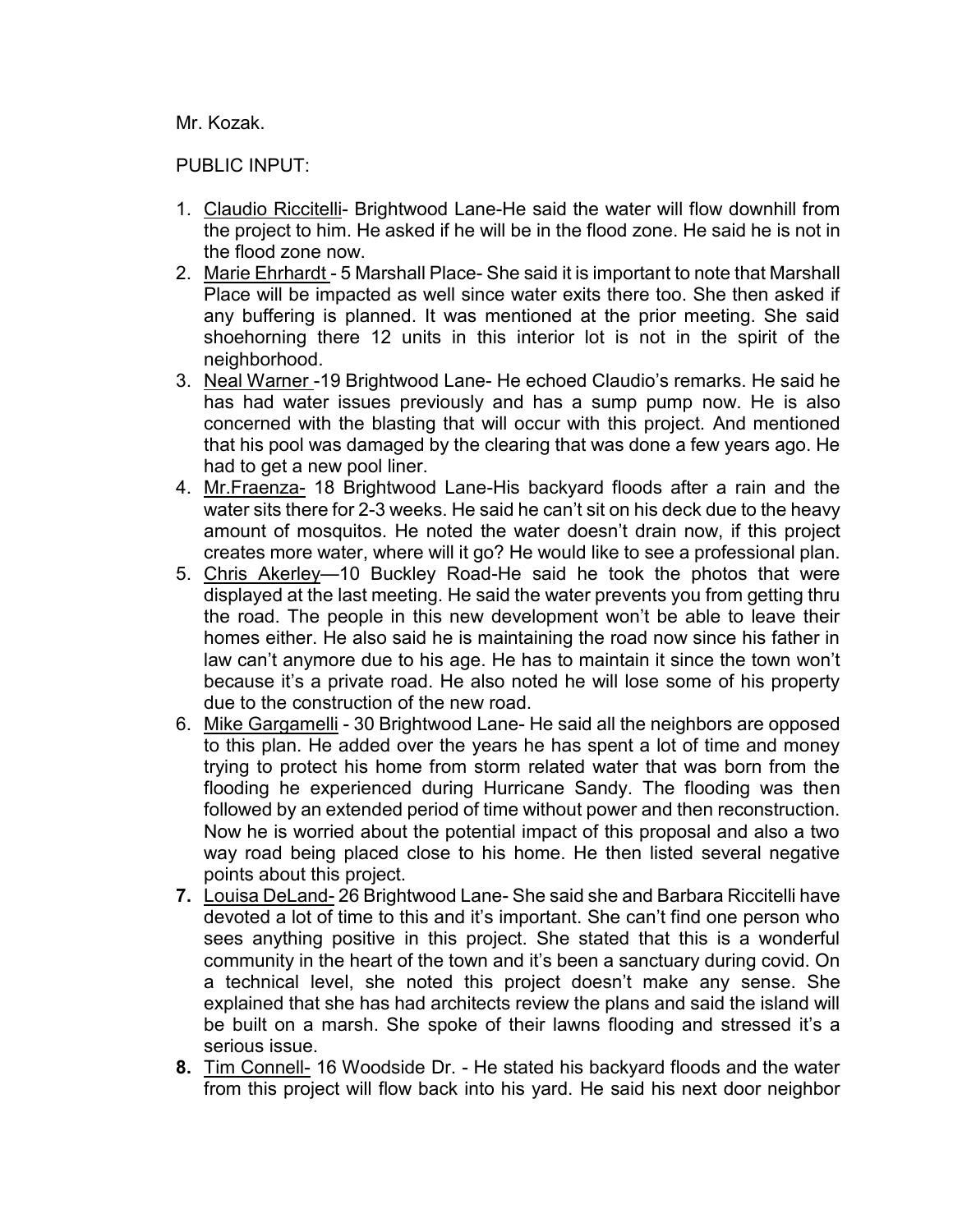gas a foot of water in his yard for a month after 2 inches of rain. He doesn't see the project working for anyone.

- **9.** Ms. Notz- Stonewall Lane- She said she doesn't live near this proposed site or get water in her yard. But, she does have two beautiful dogs that she walks the trails with every morning. She spoke of the natural habitat and the beauty of the area as well as the peace and serenity of the open space that exists there now. She noted our town is envied because we preserve our wetlands. She stated she supports her neighbors but also the wildlife that live in that area and the joy they bring to the residents.
- **10.**Barbara Lucas Riccitelli-She has been working with Louisa and other neighbors to make sure everyone is aware of what's going on. She noted that this project is literally in her backyard, her kitchen window will overlook 3 houses. She also said she was disappointed in the applicant and that they were going to get more information at that meeting. She stated she was the one who sent the email with the interior lot question, which she thought was a legal question, not an engineering question. She said she put an informal poll on her Facebook page and most of the people were against the project. She wants to keep the neighborhood as it is now and will continue to pass along information and ask questions and follow this project.
- **11.**Mr. Fuentes**-** He said he supports Louisa. He is from out of state and is impressed at how friendly Branford and the neighborhood is.
- **12.**Dennis Flanagan-14 Brightwood Lane- (RTM Member)-He noted when the project idea began he was worried about traffic and fortunately, that is not the issue. He is also concerned about the cul-de-sac (emergency access thru the cul-de-sac) as well as the many water concerns. The neighbors need answers to these questions and it would be nice if the applicant came to a meeting.
- **13.**Chris Jensen-23 Marshall Road-He thanked the Commission for listening to the neighbors' concerns. He asked the attorney to ask the applicant if he was willing to entertain other ideas for this property. He asked if the town can purchase the land for open space.

# **Chairperson Andres announced the Public Hearing is continued to the July 15, 2021 meeting at the Branford Fire Headquarters at 7 pm.**

## **Attorney Souchens noted for the record that the applicant is granting a time extension to the July 15, 2021 meeting which the Commission accepted.**

The Commission then took a 5 minute break.

2. Andrew Rainone - Applicant KIOP Branford LLC, c/o Kimco Realty- Owner 1025-1091 West Main Street Special Exception Minor Modification-Upgrade Security Lighting **Application #21-5.5 A/R 6/3/21 & PH opened and continued from 6/17/21**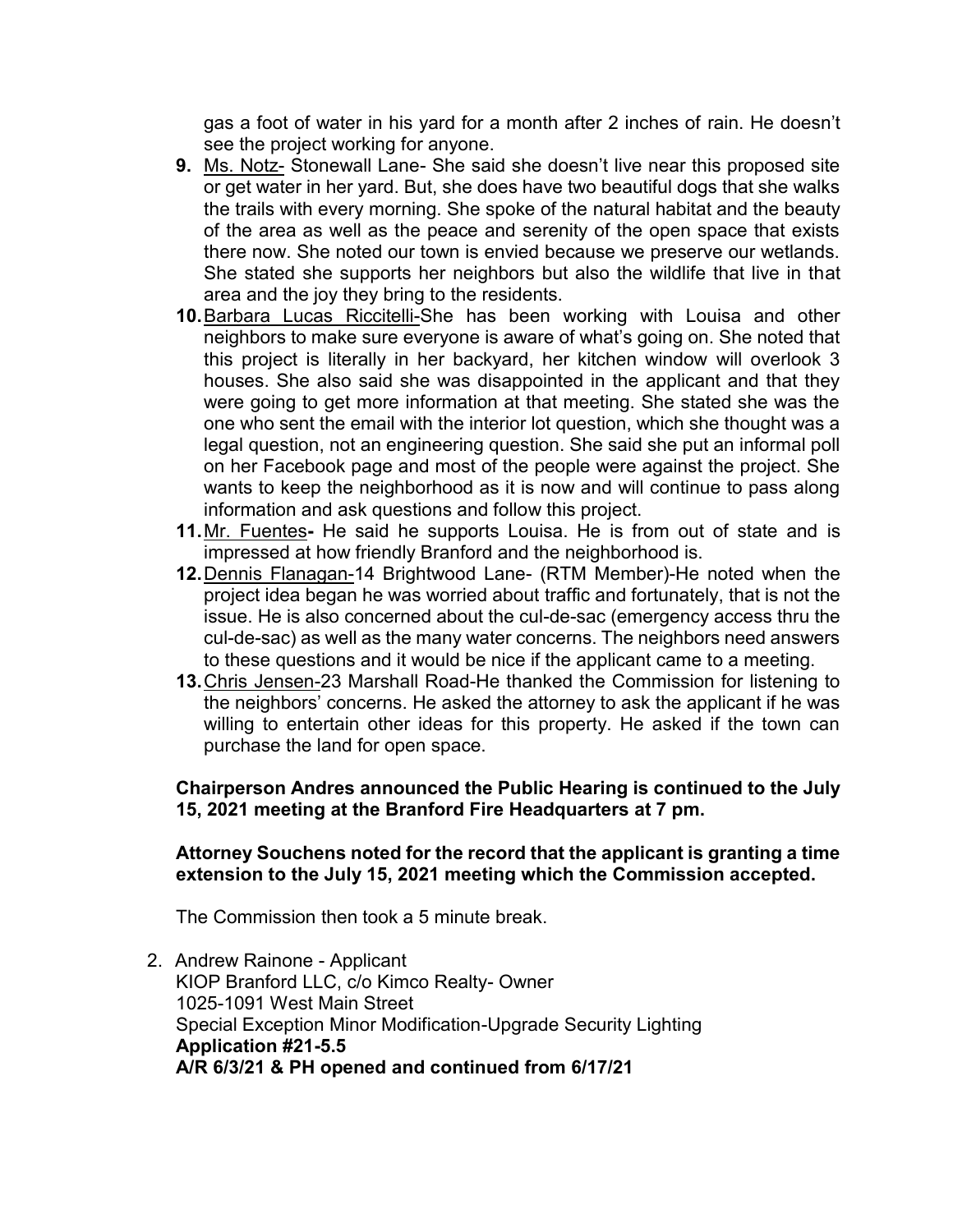Miles Orzo was present in place of Andrew Rainone (Applicant).He explained the application is a request to upgrade the lighting at the atm at the Bank of America to meet the bank standards for Customer safety and security. There are currently two existing light poles that each have one fixture and the proposal is to have two fixtures on each pole and also to add one new light fixture to the building itself behind the atm drive up lane. He noted that three years ago, the commission approved a lighting upgrade to this site.

H. Smith reviewed the staff report. He noted the amount of light proposed on the ground is over the amount allowed per the lighting section of the Zoning Regulations. He could not approve this administratively and he doesn't think the commission can approve the application either.

The Commission had a brief discussion.

PUBLIC INPUT:

1. Perry Maresca- (chairman-Economic Development Commission) spoke and said as the Chairman, he doesn't like to hinder businesses, however he was involved in developing the lighting regulations. He said there may be better options that just adding another head on the pole. He spoke of a photo of the lights from 2011 and said sometime prior to 2019 the lighting was changed thru out the parking area and around the bank. His suggestion to the Commission is to let the applicant come forward with a plan as if it's a new building. He made a few suggestions as to what the applicant can do. The current proposal will be bothersome to the traffic in the intersection.

Chairperson Andres closed the Public Hearing.

**MINUTES:** 6/17/2021

**Joe Chadwick recused himself from voting since he did completely review the tape from the previous meeting.**

**M. Palluzzi asked that the June 17, 2021 minutes reflect she recused herself from the application at 8 Svea Avenue.** 

**J. Vaiuso made a motion to approve the June 17 minutes with this change. J. Lust seconded the motion that passed unanimously.**

## **CORRESPONDENCE:**

No Correspondence.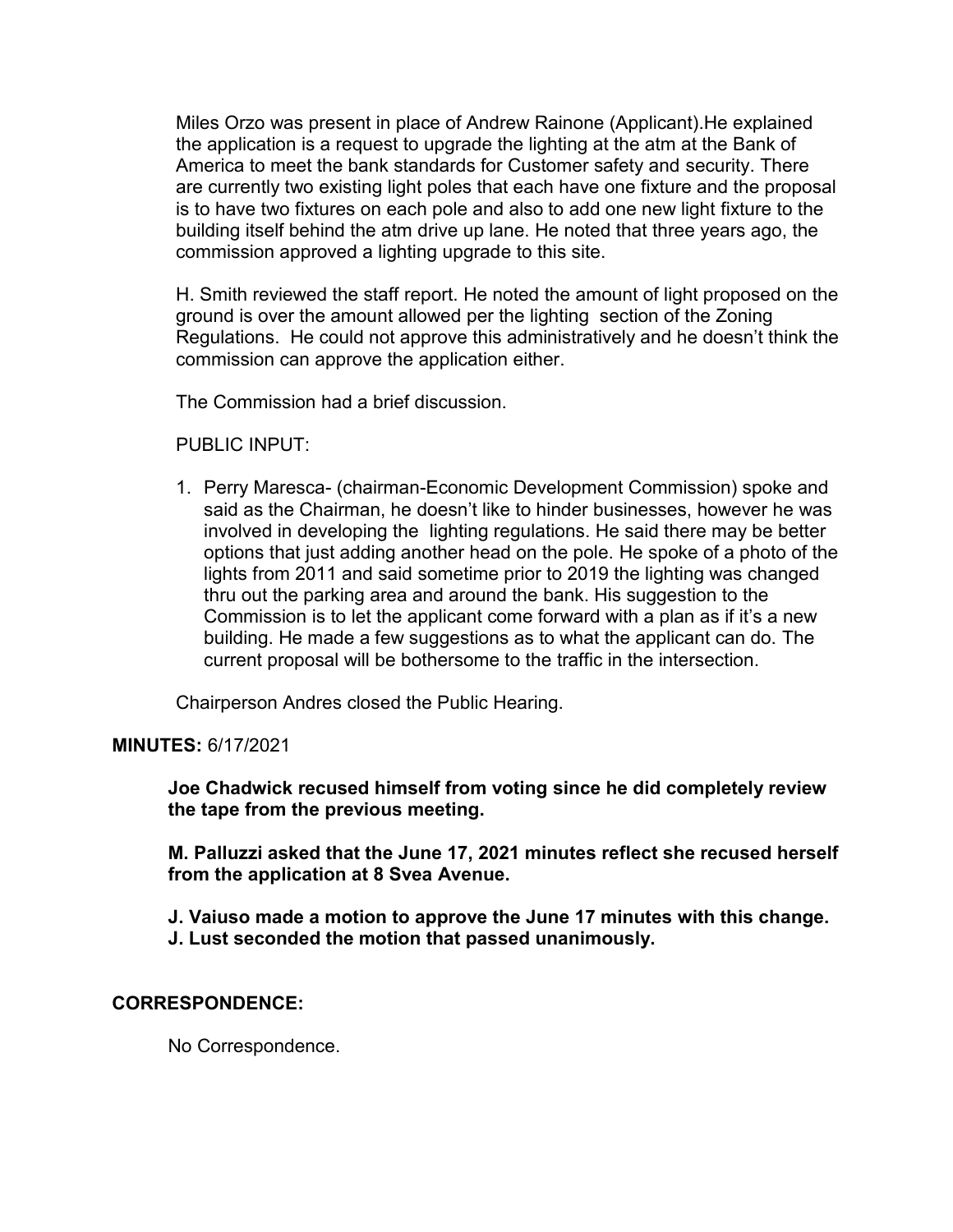# **RETURN TO TABLE:**

1. Andrew Rainone-Applicant KIOP Branford LLC, c/o Kimco Realty-Owner 1025-1091 West Main Street Special Exception Minor Modification-Upgrade Security Lighting **Application #21-5.5 A/R 6/3/21 & PH opened and continued from 6/17/21**

**J. Chadwick made a motion to deny the application since the proposal did not conform to the requirements of the Zoning Regulations. J. Vaiuso seconded the motion which passed unanimously.** 

# **OLD BUSINESS:**

1. Syed Sami- Applicant Oil Barons Inc. c/o Robert Hartmann-Owner 49 Leetes Island Road Special Exception Modification – Expand Convenience Store **Application #21-5.4 A/R 5/20/21 & PH to be set**

 **The Public Hearing is scheduled for the July 15 meeting.**

2. Branford Electric RR Assn, Inc. c/o John Proto- Applicant & Owner 45-55 & 46-52 Alex Warfield Rd. Special Exception - Grading (Section 6.8) **Application #21-4.7 A/R 5/6/21 & PH scheduled for 7/15/21**

**The Public Hearing is scheduled for the July 15 meeting.**

3. Amy Allen-Applicant Renz Development, LLC-Owner 365 East Main Street Site Plan – Fast Food Restaurant **Application #21-6.1 A/R 6/3/21, tabled from 6/17/21**

**This item is TABLED to the July 15 meeting.**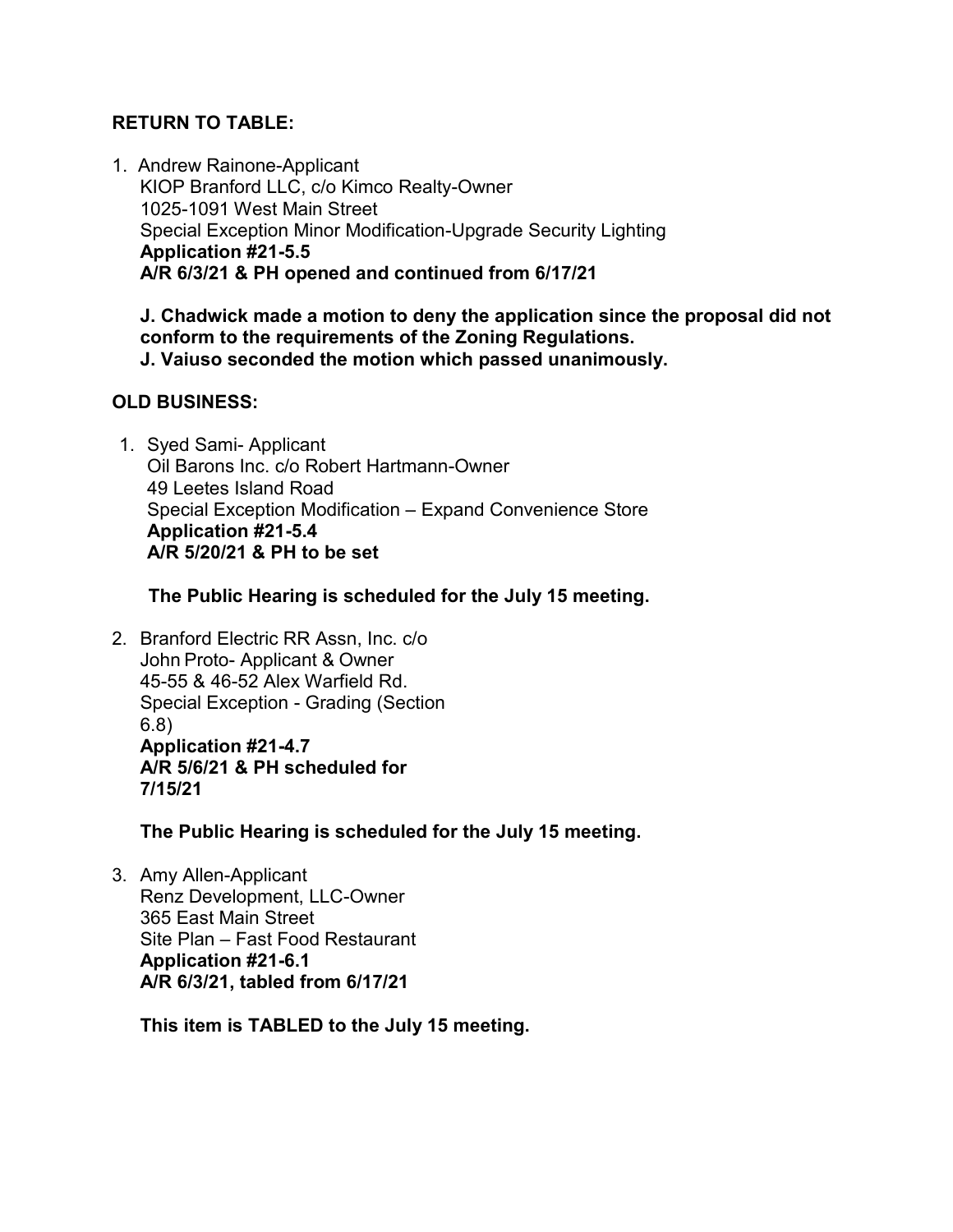4. Charles Potter-Applicant Charles Potter & Laura Harris –Owners 2 Third Avenue Site Plan & Coastal Site Plan – Two-Family Dwelling **Application #21-6.2 A/R 6/17/21, tabled from 6/17/21**

John Schmitz (Civil Engineer with BL Companies) represented the applicant who was also present. He explained the application is to demolish the existing home and build a new two family home within the same footprint.

E. Breining reviewed the Staff Report.

#### **John Lust made a motion to approve with the Finding & Condition listed below:**

#### Finding:

The Coastal Site Plan is consistent with the goals and policies of the Coastal Area Management Act (CGS Section 22a-92) and incorporates conditions and modifications necessary to mitigate adverse impacts on coastal resources and any future water dependent activities.

#### Condition:

Prior to the start of construction erosion control measures shall be installed to the satisfaction of the Zoning Enforcement Officer and maintained throughout the project.

#### **Joe Chadwick Seconded the motion which passed unanimously.**

5. Christopher DeBell-Applicant & Owner 173 Hotchkiss Grove Road Special Exception-Grading (Sec.6.8) Single Family Dwelling within 100 feet of a wetland  **Application #21-6.3 A/R 6/17/21 & PH set for 7/15/21**

 **This item was TABLED.**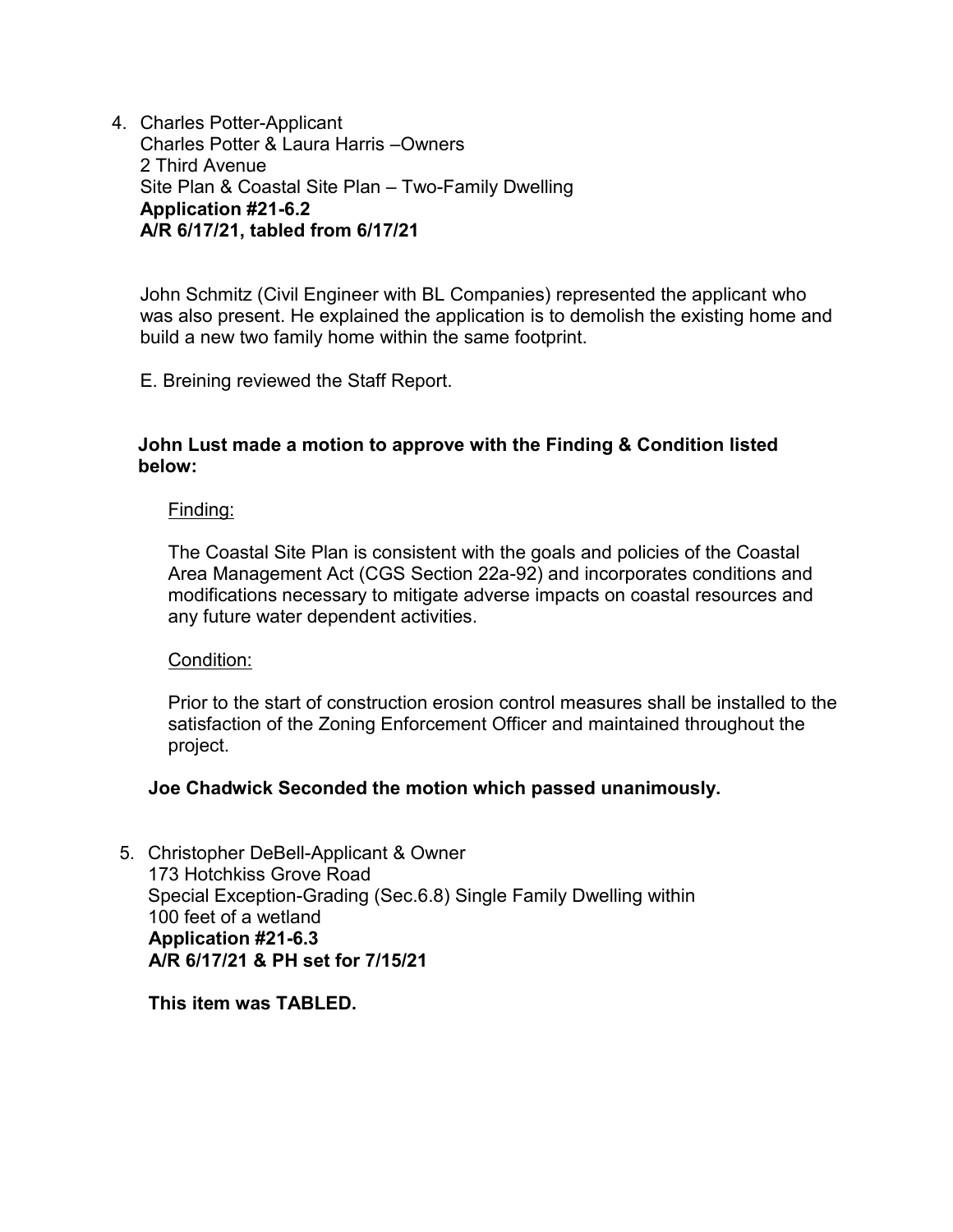## **NEW BUSINESS:**

1. Montowese Development Group, LLC-Applicant John R. & Anne Hines-(Owners of 14 BuckleyRd.) Branford Building Supplies-(Owners of 16 Buckley Rd) Branford Building Supplies – (Owners of 0 BuckleyRd) 14, 16 & 0 Buckley Road Special Exception–Section 6.8 – Grading associated with an Open Space Residential Development **Application #21-6.7 To Be A/R & PH to be scheduled**

 **Chairman Chuck Andres said the Public Hearing is scheduled for July 15, 2021.**

2. Paul Santa Barbara-Applicant RCR Enterprises, LLC. c/o Christopher Russo 57 East Industrial Road Special Exception- Container Storage **Application #21-6.4 To be A/R 7/1/21 & PH set for 7/15/21**

 **The Public Hearing is set for July 15, 2021.**

3. Elaine Johnson-Applicant GTR LLC, c/o Gavin Renz-Owner 116 Montowese Street Site Plan- Retail Gift Shop **Application #21-6.8 To be A/R** 

**This item was TABLED until the July 15, 2021 meeting.**

4. David Plumey-Applicant Michael Balzano(Trustee)-Owner 540 East Main Street (Units 10 & 11) Special Exception- Indoor Recreation **Application # 21-6.5 To be A/R & PH set for 7/15/21** 

# **This Public Hearing is set for July 15, 2021.**

H. Smith noted an application was submitted to the office and will be added to the agenda. It is for a multi-family dwelling at 4 Three Elm Road. The Commission discussed the possibility of a Special meeting due to the large number of applications that were received that require a public hearing. They agreed on a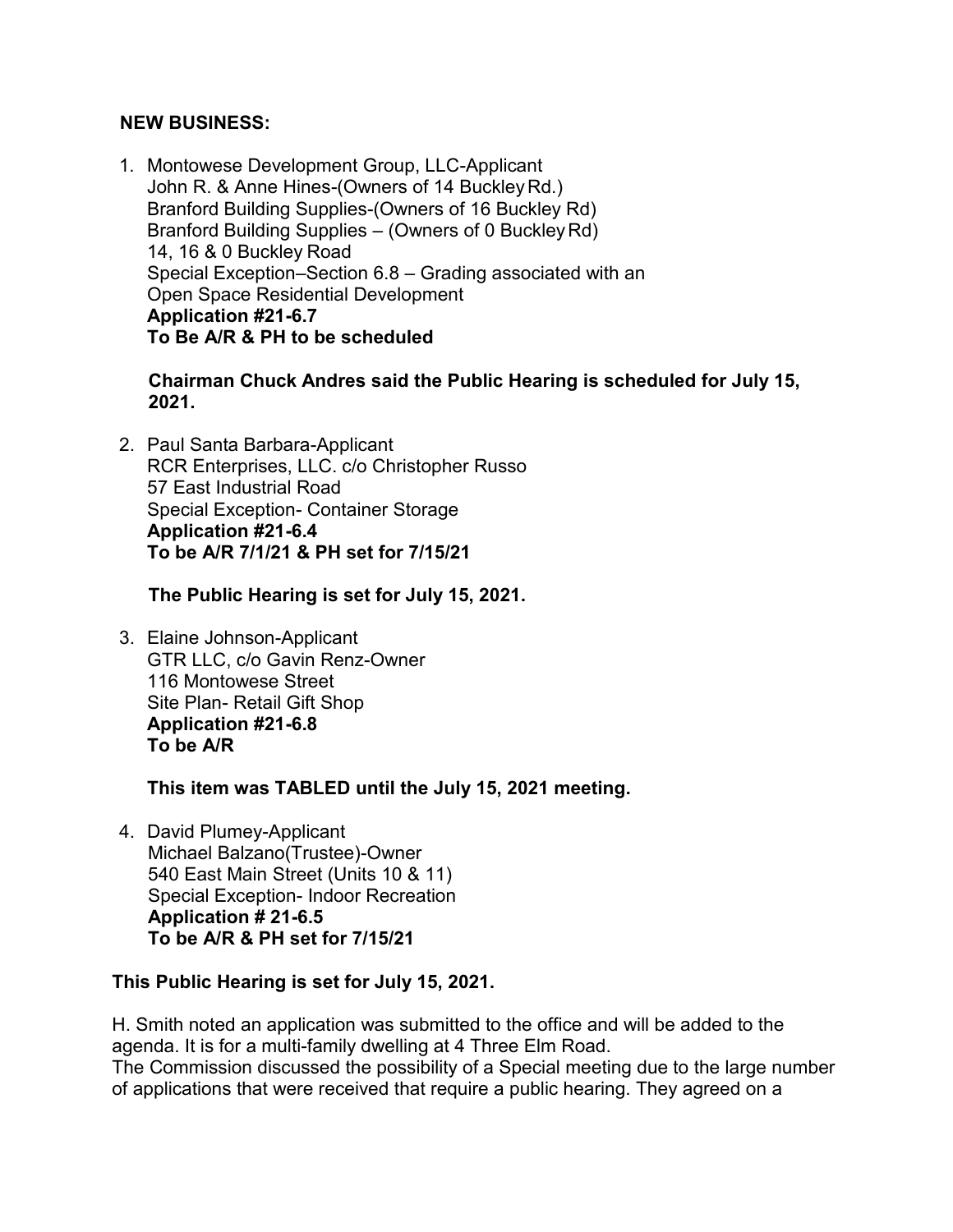tentative date of July 29, 2021, provided a room is available then.

# **OTHER BUSINESS:**

1. Time Extension Request for filing Mylar for Mariners Landing Project

H. Smith explained this is for the subdivision for Mariners Landing and the Applicant did submit the time extension request before the time ran out so under the regulations, it is allowed.

 **M. Palluzzi made a motion to approve a 90 day time extension Joe Chadwick seconded the motion which passed unanimously.** 

2. Bond Release for 23 Laurel Street

 **J. Chadwick made a motion to approve the release the bond for 23 Laurel Street in the amount of \$2,675.00. M. Palluzzi seconded the motion which passed unanimously.** 

3. Bond Release for 221 West Main Street

 **P. Higgins made a motion to approve the partial release of the bond for 221 West Main Street in the amount of \$10,400.00. J. Chadwick seconded the motion which passed unanimously.** 

4. Bond Release for 80 Bradley Street

 **M. Palluzzi made a motion to approve the release of the bond for 80 Bradley Street in the amount of \$2,000.00. Joe Vaiuso seconded the motion which pass unanimously.** 

5. Planner's Report

H. Smith noted the process for developing an affordable housing plan has started. We have received a \$15,000 grant from the state to facilitate this and Glenn Chalder (Planimetrics) is being hired. H. Smith said he is forming a steering committee for the development of the plan and noted that Commissioner Joe Chadwick has volunteered to participate as a representative of the Planning & Zoning Commission. He proposed working with Chairperson Andres to solicit other members for the Committee. He will keep the Commission updated as to the progress of this. The final date for completion of the plan is June 2022.